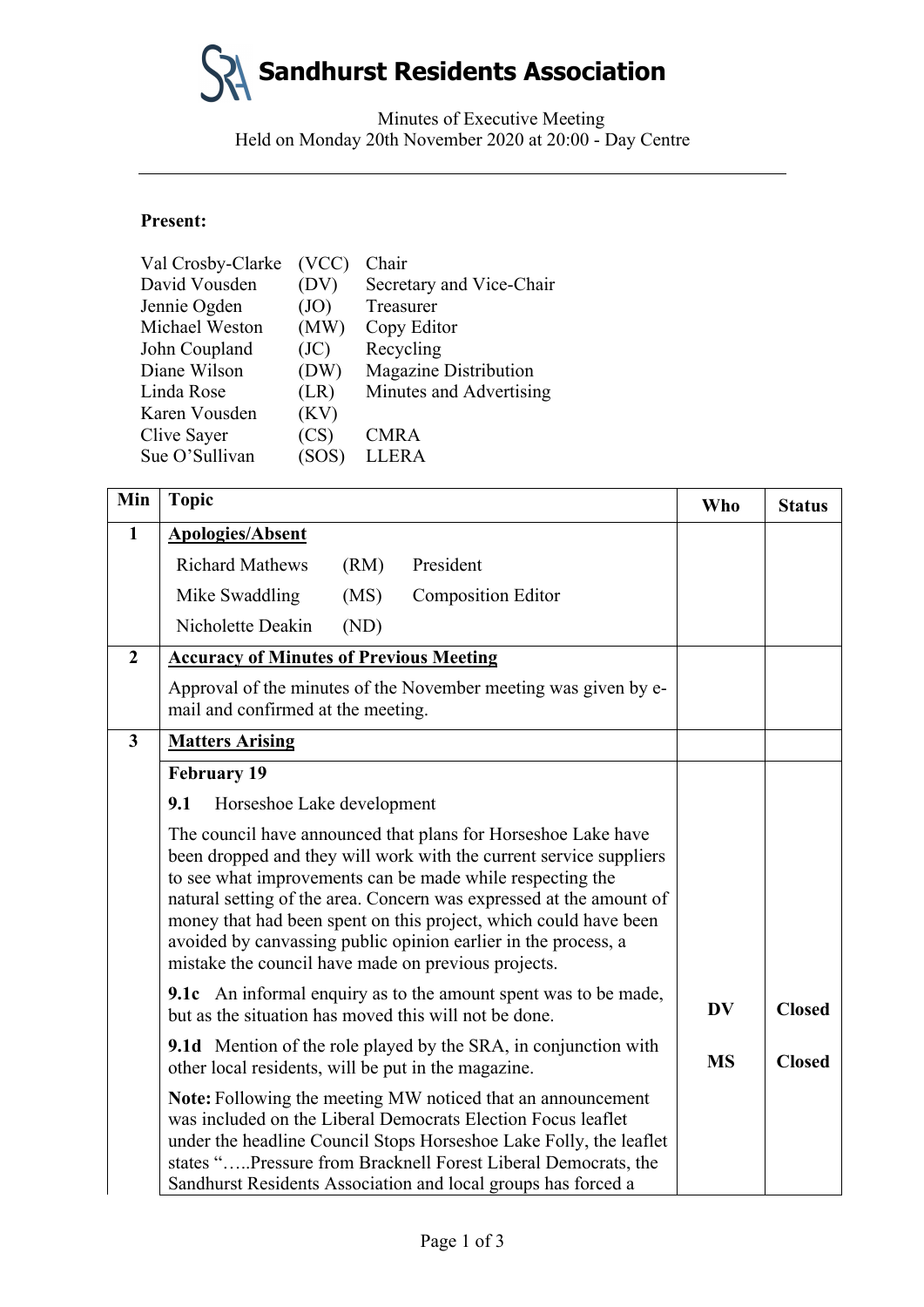

Minutes of Executive Meeting

## Held on Monday 20th November 2020 at 20:00 - Day Centre

| Min                     | <b>Topic</b>                                                                                                                                                                                                                            | <b>Who</b>   | <b>Status</b> |
|-------------------------|-----------------------------------------------------------------------------------------------------------------------------------------------------------------------------------------------------------------------------------------|--------------|---------------|
|                         | rethink on the plans"                                                                                                                                                                                                                   |              |               |
|                         | <b>August 19</b>                                                                                                                                                                                                                        |              |               |
|                         | 9.1<br>Day Centre leaflet                                                                                                                                                                                                               |              |               |
|                         | The Day Centre wants to produce a new leaflet detailing their<br>services and requested editing help, which MS would provide but<br>as fund raising is going well, there may be an opportunity to have<br>this produced professionally. | <b>MS/DV</b> | <b>Closed</b> |
|                         | September 19                                                                                                                                                                                                                            |              |               |
|                         | <b>Traffic Cameras</b><br>9.2                                                                                                                                                                                                           |              |               |
|                         | The new cameras installed along the Yorktown Road are speed<br>cameras only and are operational.                                                                                                                                        | <b>VCC</b>   | <b>Closed</b> |
|                         | <b>November 19</b>                                                                                                                                                                                                                      |              |               |
|                         | 0.1<br>Mark Saunders – Sandhurst Corps of Drums                                                                                                                                                                                         |              |               |
|                         | A dvd of the trip could not be made to work but will be put into a<br>suitable format to display on the website. Permission for this to be<br>obtained from Mark Saunders.                                                              | <b>DV</b>    | $c$ /fwd      |
|                         | Noise complaint<br>9.1                                                                                                                                                                                                                  |              |               |
|                         | A response to an email from a resident complaining of garden and<br>DIY noise at weekends has been sent.                                                                                                                                | <b>DV</b>    | <b>Closed</b> |
| $\overline{\mathbf{4}}$ | <b>Treasurer's Report</b>                                                                                                                                                                                                               |              |               |
|                         | Figures as at end July:                                                                                                                                                                                                                 |              |               |
|                         | <b>Current Account</b><br>£3333.50                                                                                                                                                                                                      |              |               |
|                         | Reserve Account<br>£25,489.73                                                                                                                                                                                                           |              |               |
|                         | £38,823.23<br><b>Total</b>                                                                                                                                                                                                              |              |               |
| 4.1                     | Nat West bank have now clarified that, owing to the requirement<br>for two signatures on each cheque the use of a card to make<br>payments is not possible.                                                                             | <b>JO</b>    | <b>Closed</b> |
| 5                       | <b>Donations</b>                                                                                                                                                                                                                        |              |               |
|                         | No requests received                                                                                                                                                                                                                    |              |               |
| 6                       | <b>Magazine</b>                                                                                                                                                                                                                         |              |               |
| 6.1                     | All payments have been received promptly as requested apart from<br>3 still outstanding from BFC.                                                                                                                                       |              |               |
|                         | Details of updates for the March edition and of payments to be<br>chased have been sent to MS, MW, JO and RM.                                                                                                                           | LR           |               |